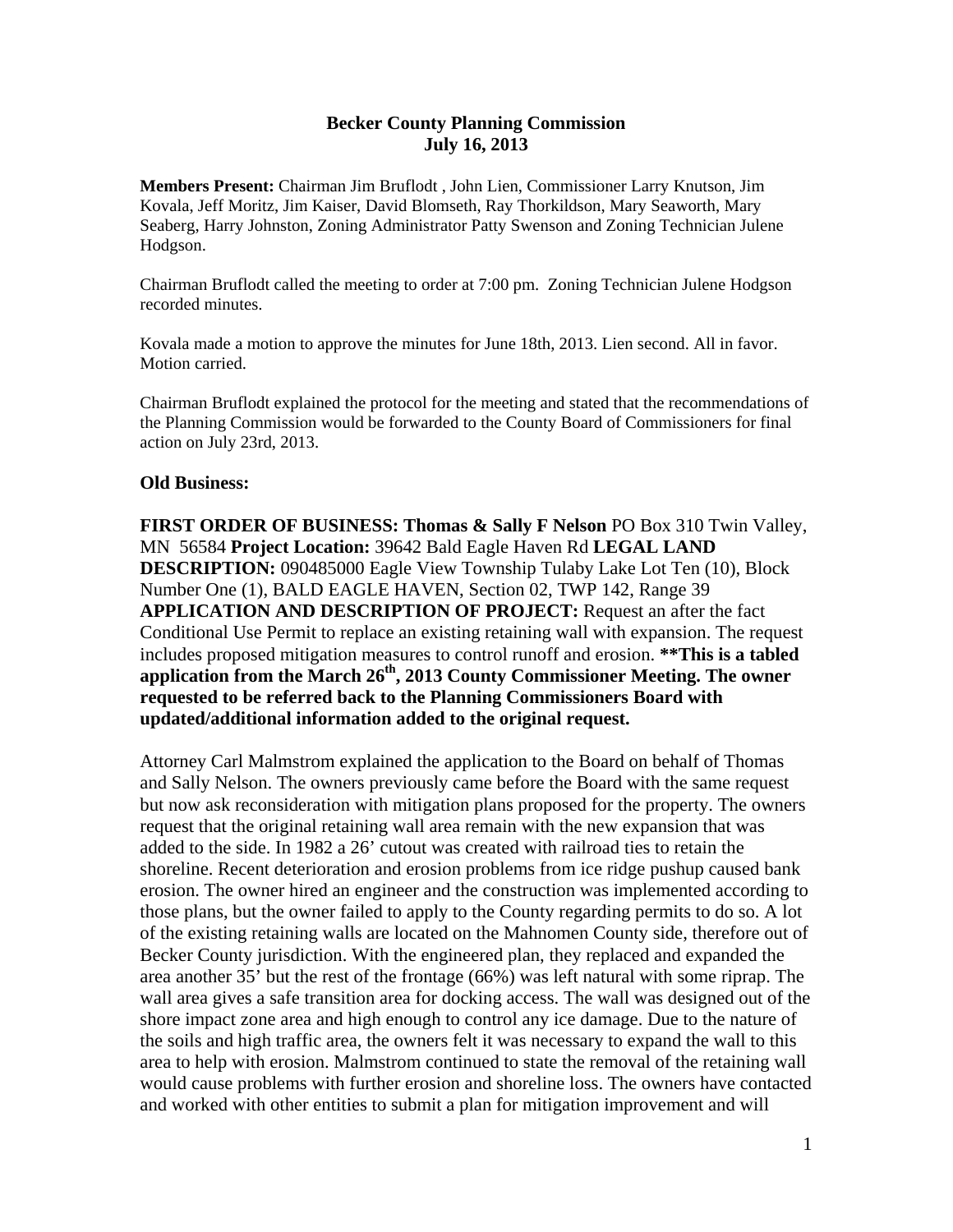implement the plan to control any runoff with deep rooted plants. Malmstrom stated his concern with the Becker County Ordinance regarding retaining wall regulations being highly restrictive. He spoke to other entities that do not have regulations or enforcement regarding retaining walls and feels the County should look at the best alternatives for something that will last and be effective. There was previous comments regarding the Nelsons had placed the wall purely for aesthetic purposes but the Nelsons are willing to do plantings on the lakeside of the wall to reduce visibility form the lake. Malstrom stated the Nelsons wish to keep the retaining wall for a solution to the property problems and access purposes and that taking it out would cause further problems. He stated if the Board will not consider letting them leave the new added wall area, they should at least let the owners keep the retaining wall portion that has been there since 1982 to provide a dock location for safe access. Moritz asked where the dock was located now and Nelson stated there are two docks, one where the original wall area was where they store the pontoon and the other longer one is at the end of where they constructed the new part of the wall.

No one spoke for or against the request. Swenson read a letter of support from neighbor Michael Nelson who stated it was his opinion the retaining wall serves as a vital function of limiting runoff and erosion. Swenson read a letter written by Scott Van Dan on behalf of the Tulaby Lake Association. They support the Becker County Zoning and Planning Boards decision to recommend Mr. Nelson to return his shoreline to the condition required by the Zoning and Planning Board. Their preference would be to restore the shoreline in a manner that is approved and engineered to minimize shore erosion. A written correspondence was read by Swenson from Kevin Ruud, Administrator of the Wild Rice Watershed District. The letter stated there was no violations of the watershed rules with regards to the retaining wall that has been installed. At this time, testimony was closed and further discussion was held.

At this time, Thorkildson recused himself from voting and/or discussion due to conflict of interest.

Lien read the criteria of Chapter 6 Section 8 of the Ordinance. Lien stated there are other methods of control that could be used for erosion with minimal impact such as rip rap. Bruflodt stated he did not believe the original area was cut out due to erosion problems but rather the owner cut out the area for convenience in the first place. Bruflodt stated he felt the new area was added for aesthetics and beach use and the previous pictures do not show any more erosion on this side versus the other side of the shoreline. He stated the area could be sloped and slightly bermed. Kaiser stated Marsha Watland was at the informational meeting and she voiced the question to the Board of what would do less harm to the lake, the plans to mitigate or tear down the wall and then try to resolve restoration and runoff or future erosion. Moritz stated why go through the proper steps to get a permit if the owners can come before the Board later and are then allowed a permit that let these areas remain. Knutson agreed with the frustration regarding after the fact requests. Kaiser again stated that Marsha Watlands recommendations were to keep what is there now with mitigation as removing the area may cause more problems. Bruflodt stated there are plenty of applications that may affect the lake but this area is 15'-20'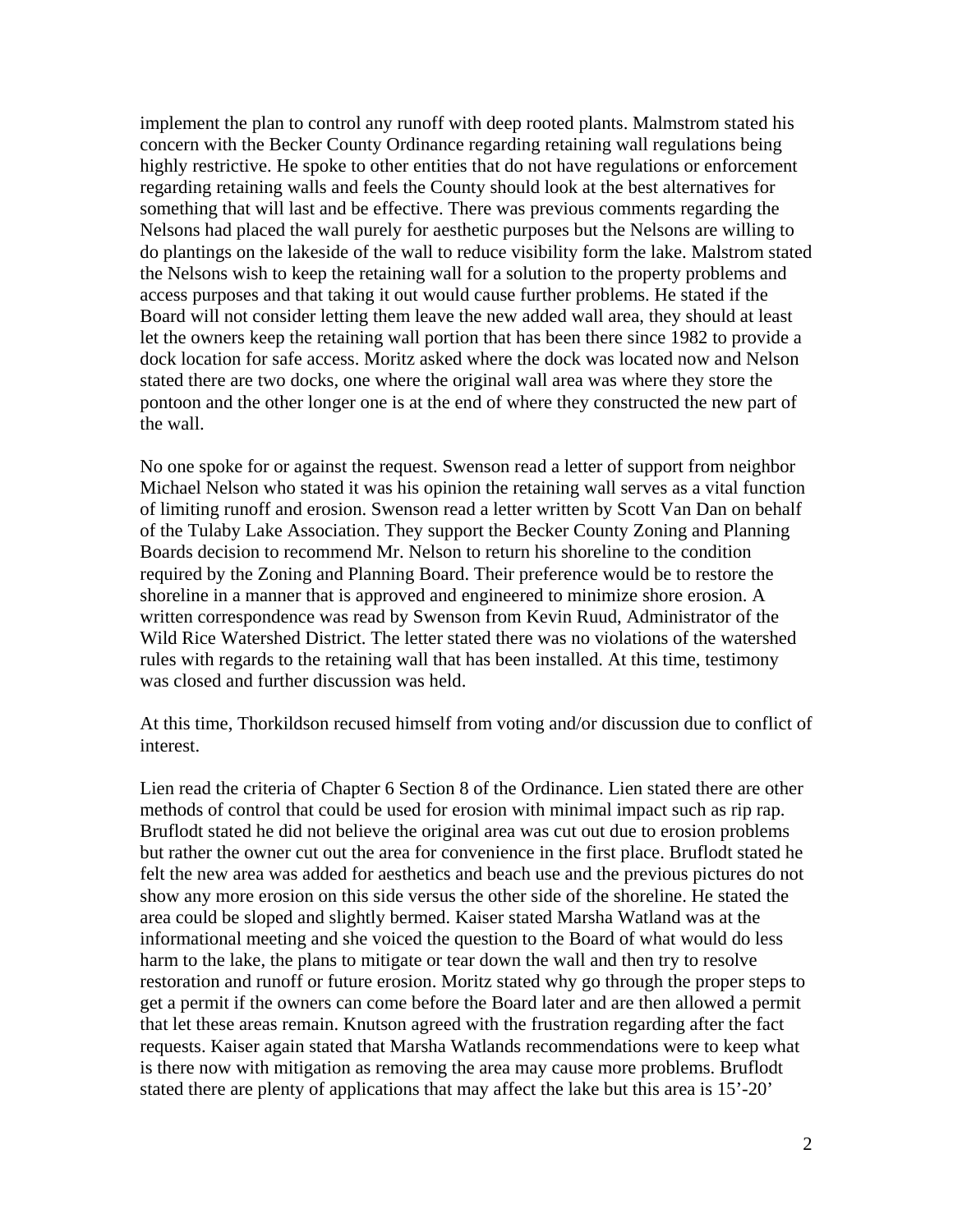back from the lake and he cannot see what harm it would be to remove and restore the area with a berm and natural deep rooted plantings. Bruflodt stated he does not think this is a case were the lake will be harmed and not enough argument to let it remain. Johnston agreed the area is far enough back that it could be restored with a slight slope like the other side of the shoreline and plantings and rip rap could be added to stabilize the area. Watland had commented the soils are sandy so there is not much problem regarding runoff issues. Johnston stated then it would match the south, natural shore and if the application had come before the Board before it was constructed it would not have been permitted. He further stated they could still implement the native plants and it would be a good project for the property. Kovala agreed others will come in for after the fact requests and he does not feel the added mitigation measures are enough to allow it to remain.

There was no further discussion by the Commission.

**Motion: Lien made a motion to deny the request as submitted for an after the fact Conditional Use Permit to replace an existing retaining wall with expansion based on the fact the request does not meet the requirements of Chanpter 6 Section 8 of the Ordinance. Kovala second. All in favor, except Kaiser. Thorkildson abstained from voting. Majority rules. Motion carried to deny.** 

## **New Business:**

**FIRST ORDER OF BUSINESS: APPLICANT: Leroy & Lavonne Kostrzewski** 17473 Highland Drive Detroit Lakes, MN 56501 **Project Location:** 17473 Highland Drive **LEGAL LAND DESCRIPTION:** 080424000 Detroit Township W 10 AC OF NW1/4 OF SW1/4 S OF HWY LESS 7.81 AC, Section 25, TWP 139, Range 41 **APPLICATION AND DESCRIPTION OF PROJECT:** Request a Change of Zone from Commercial to Residential.

Lavonne and Leroy Kostrzewski explained the application to the Board. They wanted to construct a detached garage on the property and when they went into the Zoning office to start the application process, it was stated their property was zoned commercial. It was explained if something were to happen to the dwelling, they would not be allowed to replace the dwelling with the property zoned commercial. They wish to change the zone to residential and they will continue to use the existing conditional use permit for the property to run a small engine repair shop.

No one spoke for or against the request. There was no written correspondence either for or against the proposal. At this time, testimony was closed and further discussion was held.

Knutson stated some of the properties that were rezoned due to the original comprehensive plan have requested zone changes to reflect what use is on the property, this will rectify that for this property. Johnston stated owners have problems obtaining loans for dwellings when they find out the property is zoned commercial. Lien agreed the request will benefit the property owners and should be allowed due to the existing dwelling on the property.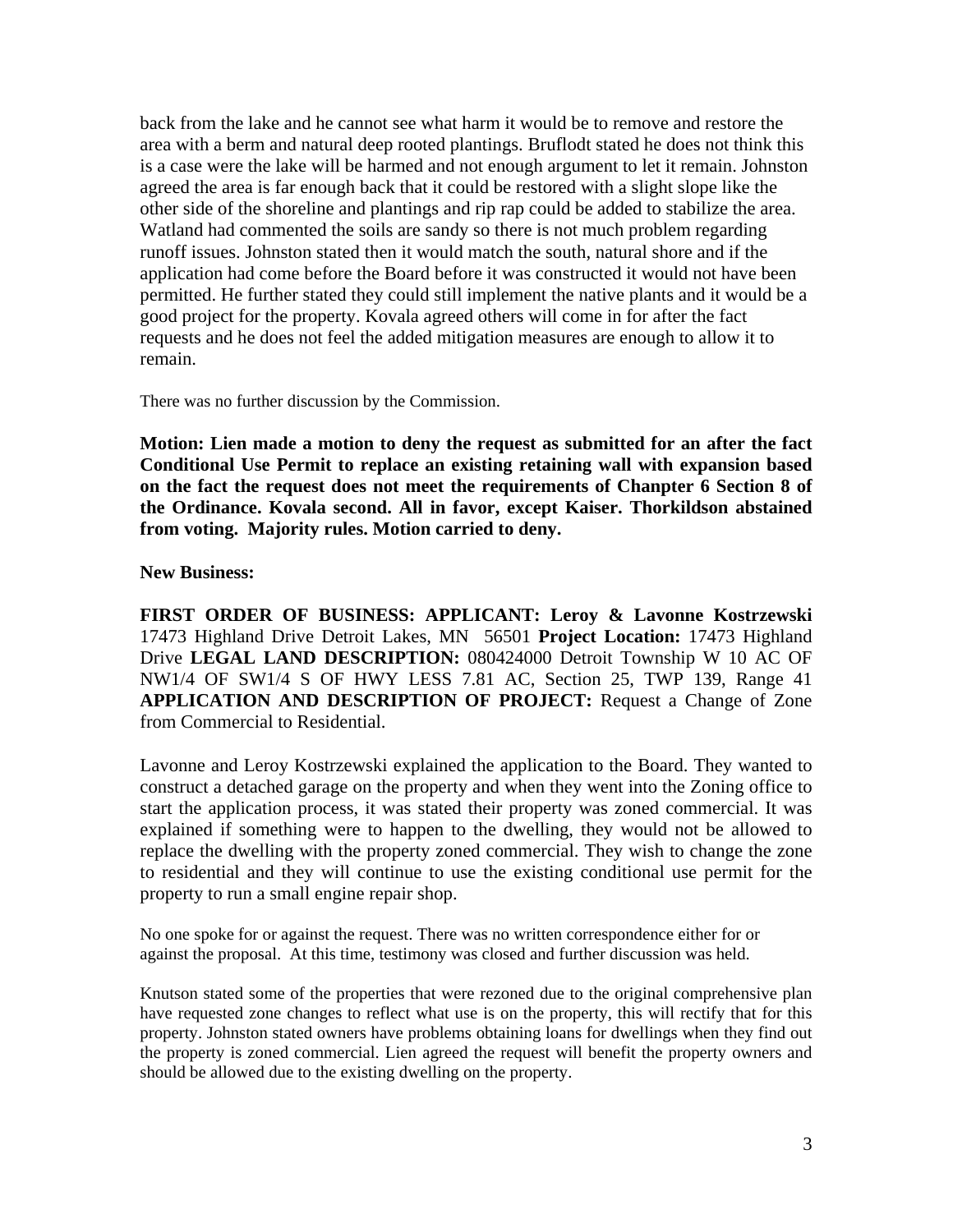There was no further discussion by the Commission.

**Motion: Lien made a motion to approve the request for the Change of Zone from Commercial to Residential due to the change will coincide with the use of the property. Seaworth second. All in favor. Motion carried.** 

**SECOND ORDER OF BUSINESS: APPLICANT: Dennis Richter** 4049 Jagusch Dr Red Wing, MN 55066 **Project Location:** 15982 US Hwy 10 Lake Park Mn 56554 **LEGAL LAND DESCRIPTION:** 180003000 Lake Park Township PT SW1/4 OF SW1/4 BEG 82.83' N OF SW COR SW1/4;TH N 310.46',E 492.77',S 270.45' TO N LN HWY 10,W AL HWY 419.57',S AL HWY 40',& W AL HWY 73.90' TO BEG, Section 01, TWP 139, Range 43 **APPLICATION AND DESCRIPTION OF PROJECT:** Request a Conditional Use Permit for a used auto dealership in an Agricultural Zone.

Dennis Richter explained the application to the Board. He has a purchase agreement pending on the property and would make this their personal residence and sell used automobiles. There would be a maximum of 10 cars on the property at one time. The property was used for sales of miscellaneous items and cars in the past but the property was never properly permitted. The right of way area is defined by markers in the ditch area and Richter stated he will not park any of the vehicles in the right of way area. Richter noted the DOT commented they are OK with the request as long as he stays out of the right of way area. Richter stated his cliental will be by appointment only and if traffic becomes an issue, they could propose to place stop signs at the end of the road. The cars proposed are newer models and are all operable. There will be no automotive repair or scrapping out of any vehicles.

No one spoke for or against the request. Swenson read written correspondence from Shelley and Curt Ullrich against the proposal. They stated the property has been an issue for years selling vehicles and junk and they have concerns regarding increased traffic and safety issues.Swenson read written correspondece from Jim Utecht MN DOT Property Management Supervisor who stated they had no objection to the request but nothing is allowed to be parked or left in the right of way area of the road. Any premise signs should also be located out of the right of way. At this time, testimony was closed and further discussion was held.

Seaberg stated a good reason for a conditional use permit is for control on the property. It was the concensus of the Board that the request met the critieria of the Ordinance.

There was no further discussion by the Commission.

**MOTION: Blomseth made the motion to approve a Conditional Use Permit for a used auto dealership due to the request meets the criteria of the Ordinance and is not detrimental to the surrounding area. Seaberg second. All in favor. Motion carried.** 

**THIRD ORDER OF BUSINESS: APPLICANT: Rollag Hills Aggregate C/O James Elliott** 7991 3rd St S Moorhead, MN 56560 **Project Location:** 110th Ave **LEGAL LAND DESCRIPTION:** 060411000 Cormorant Township Lot 4 & SE 1/4 of SW 1/4, Section 30, TWP 138, Range 43 **APPLICATION AND DESCRIPTION OF**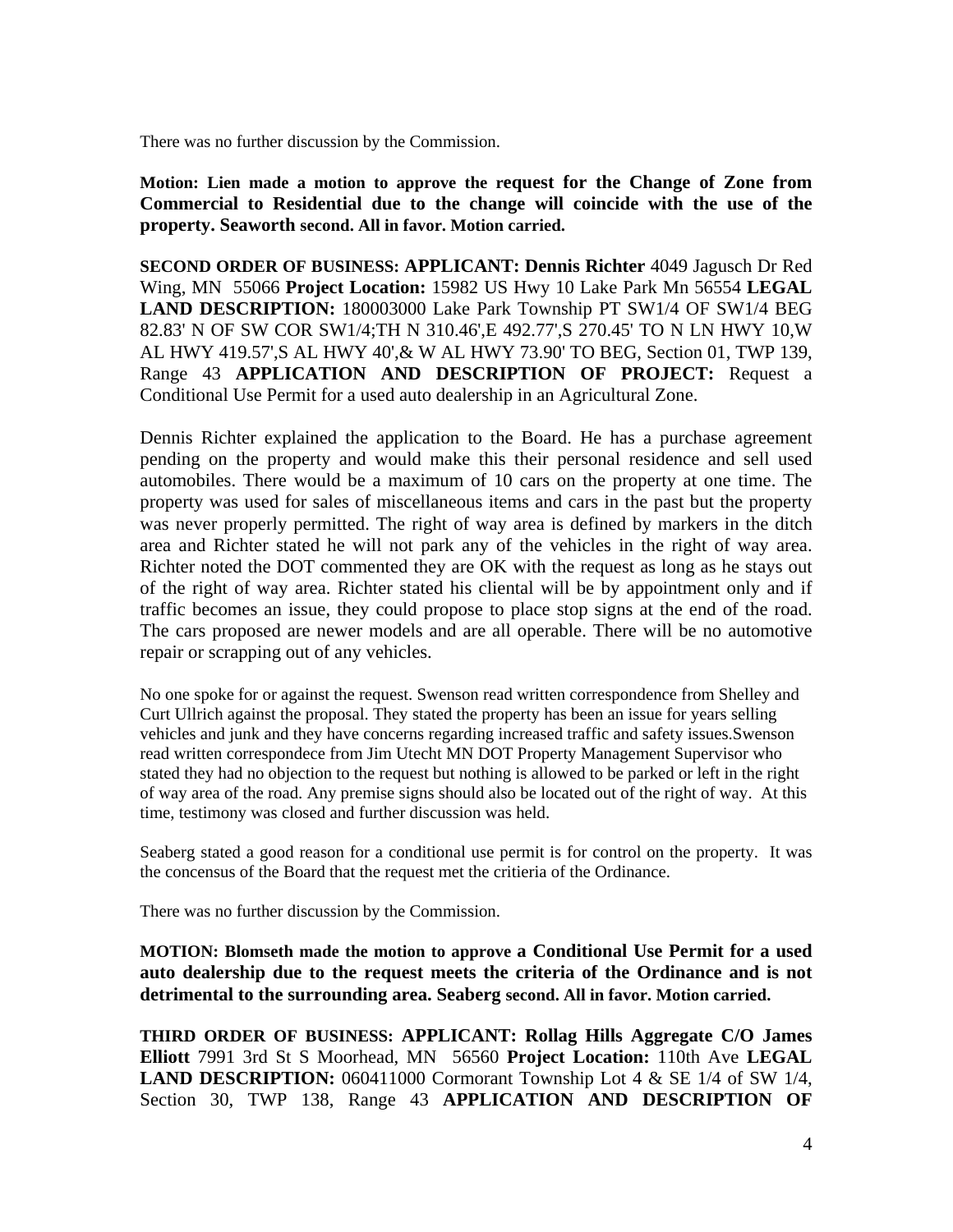**PROJECT:** Request to amend an existing Conditional Use Permit document #559074 to include operation of a portable ready-mix plant to the existing Jim Elliot Pit.

Dean Engebretson on behalf of Knife River Materials explained the application to the Board. They lease the property from James Elliott and would like to amend the existing conditional use permit to include operation of a portable ready-mix plant. The company has obtained the bid for the wind turbine project coming soon to that area. The request is for two seasons, the rest of this season and next year. The operating hours would remain consistent with the permit in place and comparable to the surrounding pits. Kaiser asked if the gravel pit is a lifetime pit to which Engebretson stated yes, but the request for the temporary portable ready mix plant is for this two year project only and then will be removed. Bruflodt stated then they would have to get started on the project and Swenson reminded the Board if the request is approved but they do not get started on the project within two years of the approval the conditional use permit will become null and void. Moritz asked Swenson if the property was currently in compliance with trees planted to which Swenson stated the plan was put in place, installed but not maintained so many of them died. The property must be rechecked to see if any have been added.

Everette Paulson spoke against the application. He stated he is surrounded by gravel pits and each time he has been in approval but he would not have been in favor of the Elliot pit if he would have known how it was going to be run. He stated it was approved in 2008 and the request was granted for aggregate removal. They brought in black dirt screening machine and started stripping and hauling dirt off the premises not keeping any for reclamation. Paulson stated he spoke to Richard Sherbrooke who said they did not care about the black dirt removal and they had no plans for reclamation. Paulson stated they were supposed to plant trees for a barrier and dust control and there are still no trees. He further stated they let the thistles grow and the County weed inspector called Sherbrooke regarding the thistles and weeds. Paulson stated Aggregate, Strata and Knife River do good jobs and when they do stripping they keep enough black dirt of the premises to eventually do reclamation work, but he does not feel the Elliot pit itself is in compliance of their existing conditional use permit. The Board asked Engebretson to clarify what their lease consists of to which Engebretson stated they lease a certain area of the site/property and they strictly strip the black dirt, take the rock, use the aggregate for projects which consists of approximately 9-10 tons of rock and 30 tons of sand. No one spoke in favor of the application. There was no written correspondence either for or against the proposal. At this time, testimony was closed and further discussion was held.

Lien noted that Elliot would gain if this amendment was approved and Elliot should comply with his conditions before anything further is allowed. The noncompliance happened before Knife River obtained their lease, but Elliot should still be held accountable for the entire property being in compliance. Bruflodt agreed this is a situation where the landlord is in violation of the original conditional use permit granted. Lien asked if they could table the application, but Elliot was not present, therefore Knife River did not have the authority to table the request. Knutson suggested they deny the request and give the applicant the capability to go before the County Board of Commissioners next week to request to table the decision until he can show effort and proof the property is in compliance. Kaiser noted Paulson stated he has repeatedly been in contact with the Zoning office and the Elliot property continues to be noncompliant. Moritz stated if the trees had been planted and replaced over the years there would have been years of growth by now that